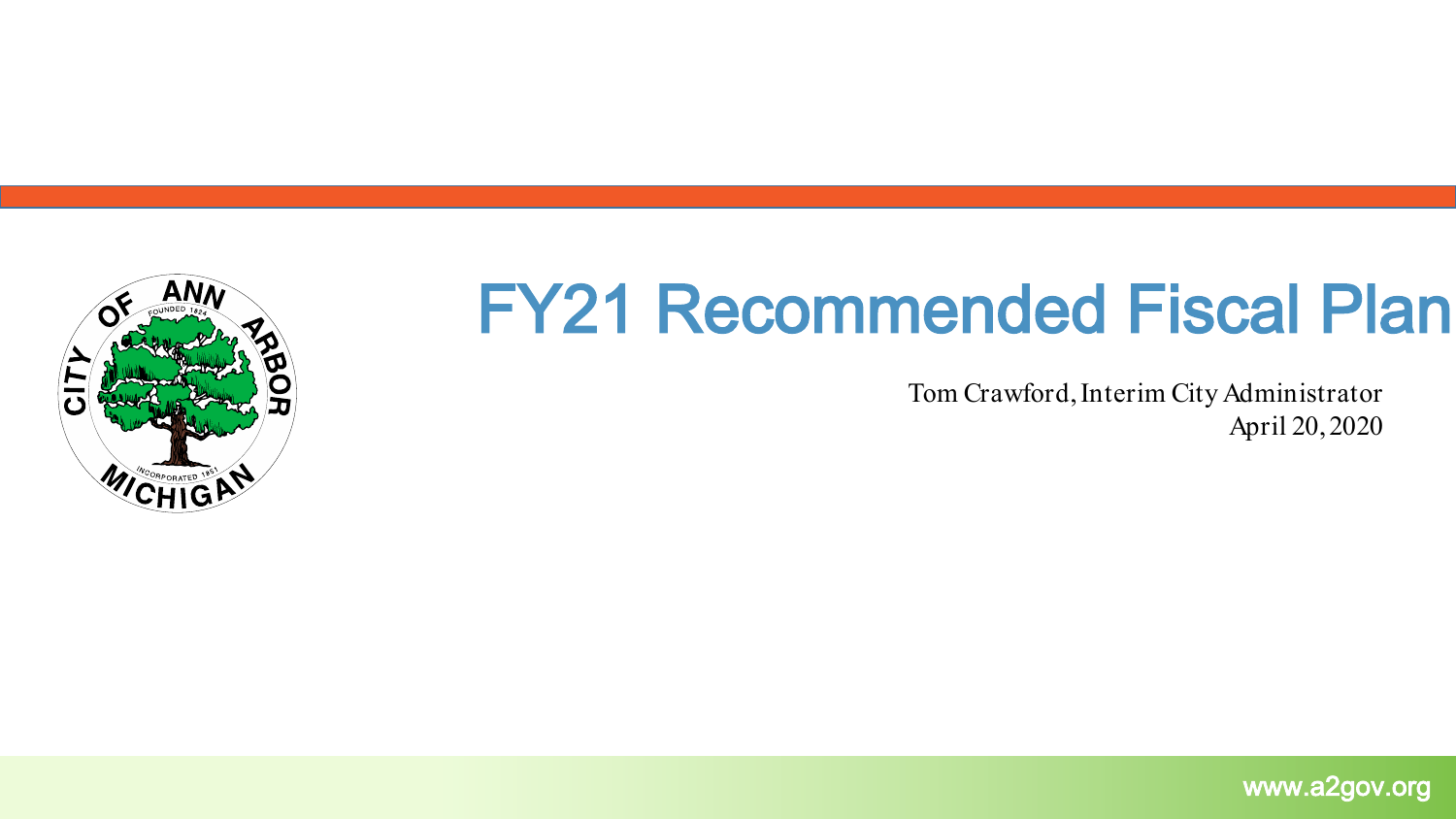### Plan for This Presentation

- Provide an overview of the City Administrator's recommended FY21 budget.
- By City Charter, Council is required to adopt the budget at its second meeting in May.
- The development of the budget is a complex and time example consuming process. In order to meet the timing requirements in the City charter, this budget was prepared about two weeks after the coronavirus pandemic hit locally. Consequently, this recommended budget is a baseline and does not include any impacts from the pandemic.
- Slides on the projected financial impacts from the coronavirus are included at the end of this presentation.
- As a reminder, the FY21 budget is the second year of the City's two year fiscal plan adjusted for new information up through early March.
- This presentation, detailed budget documents, and subsequent questions from Council and staff responses are available to the public on the City's website.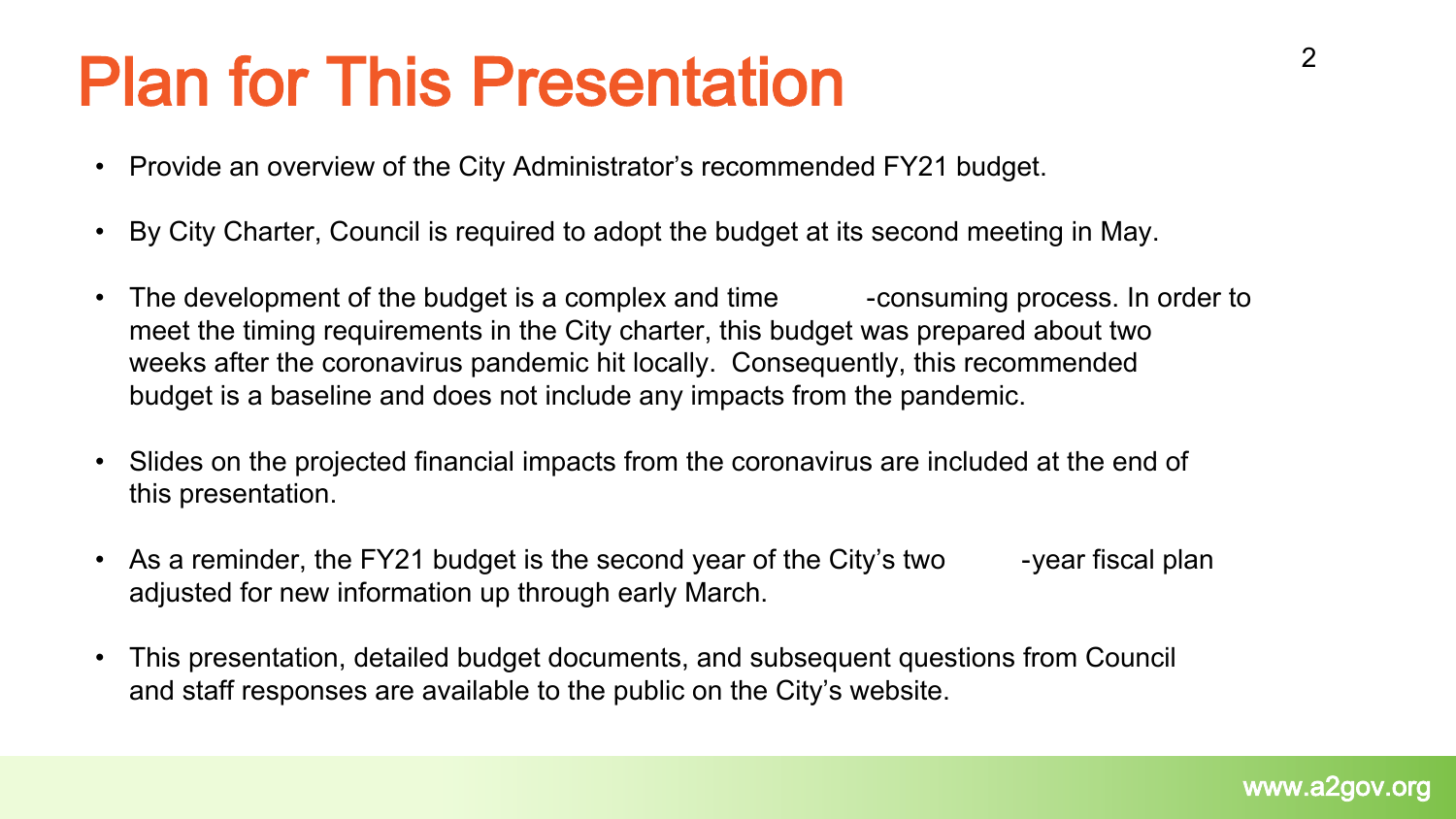### **Overview**

- The FY21 General Fund recurring revenues are projected to increase by 3.6%.
	- Property tax receipts are expected to increase by 3.8% (1.9% related to the CPI [consumer price index] and 1.7% from net new construction and investments in personal property).
	- Constitutional and City, Village, & Township Revenue Sharing (CVTRS) is assumed flat for recurring purposes with \$247k considered one -time revenues via existing city practice.
- The City expects to receive \$2.35M from the County Public Safety and Community Mental Health millage for maintaining its own police force.
	- These unrestricted funds were programmed as part of the two -year fiscal plan.
	- The following considerations were used to determine allocations:
		- o Citize n su rve ys, in clu d in g th e re su lts re ce ive d on 3/25/19.
		- $\circ$  Council's policy on allocations to afford able housing, clim ate action, and pedestrian sa fe ty.
- General Fund one-time revenues are \$1.261M from the Fire Protection Grant, Statutory Re venue Sharing, and other reim bursements.
- P rop ose d u tility ra te s re fle ct th e cost to d e live r se rvice s, m e e t re g u la tory re q u ire m e n ts, a n d com p le te capital projects.

3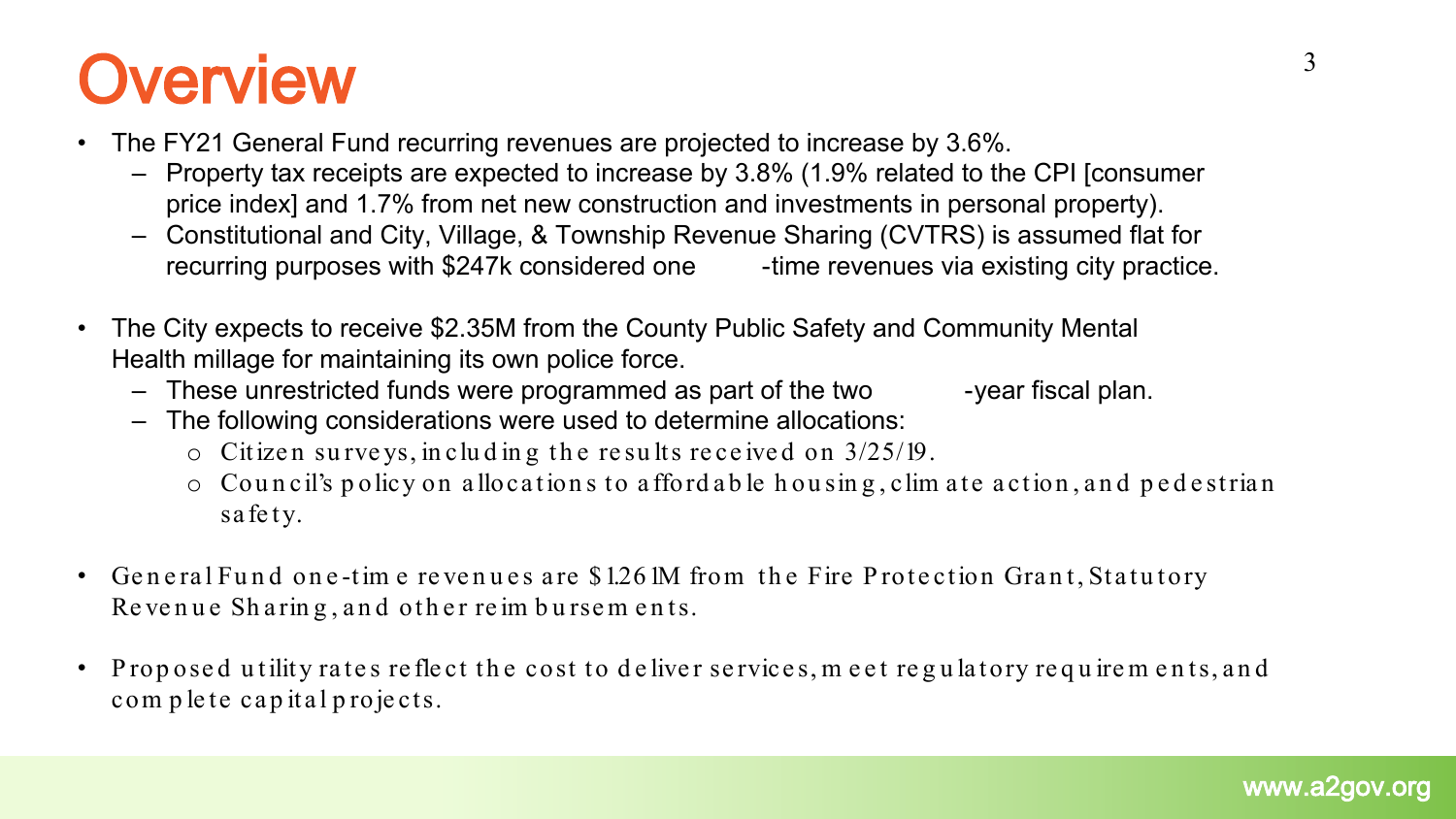## Funding for Community Priorities(\$000)

| <b>PRIORITIES<sup>1</sup></b>                                        | <b>Amounts</b> |
|----------------------------------------------------------------------|----------------|
| Safe Drinking Water/Water & Sewer Infrastructure                     | \$574          |
| <b>Community Mental Health</b>                                       | \$350          |
| <b>Additional Street Resurfacing and Repair</b>                      | \$345          |
| <b>Affordable Housing</b>                                            | \$940          |
| <b>Additional Police Funding</b>                                     | \$679          |
| <b>Climate Action Programs</b>                                       | \$940          |
| Safety Projects (incl. \$105k for streetlight repairs)<br>Pedestrian | \$470          |

1 Priorities were established by community surveys, council priorities, and council resolutions.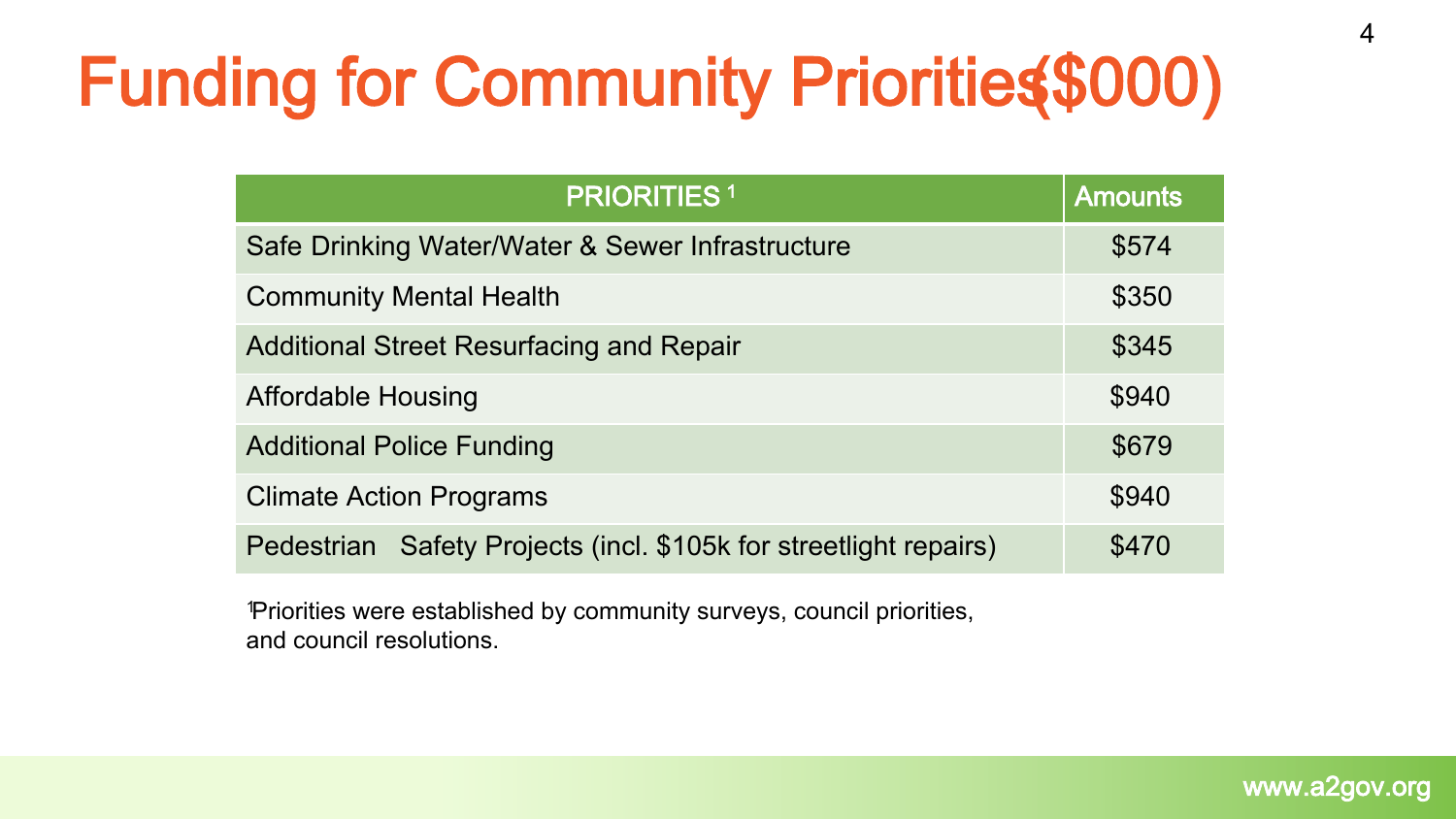### **Overview**

- Total budgeted expenditures are \$468M.
	- \$114M in the General Fund
	- \$121.5M in Enterprise Funds
	- \$47.2M in Trust Funds
	- \$185.2M in Other Categories
- Fund balances remain within City policy guidelines.
- GO Bond rating is AA+ (S&P)
- Typical residential taxpayer impacts:
	- Increase of \$6.99/month in property taxes.
	- Increase of \$5.36/month in utility costs.



Total \$467,986,664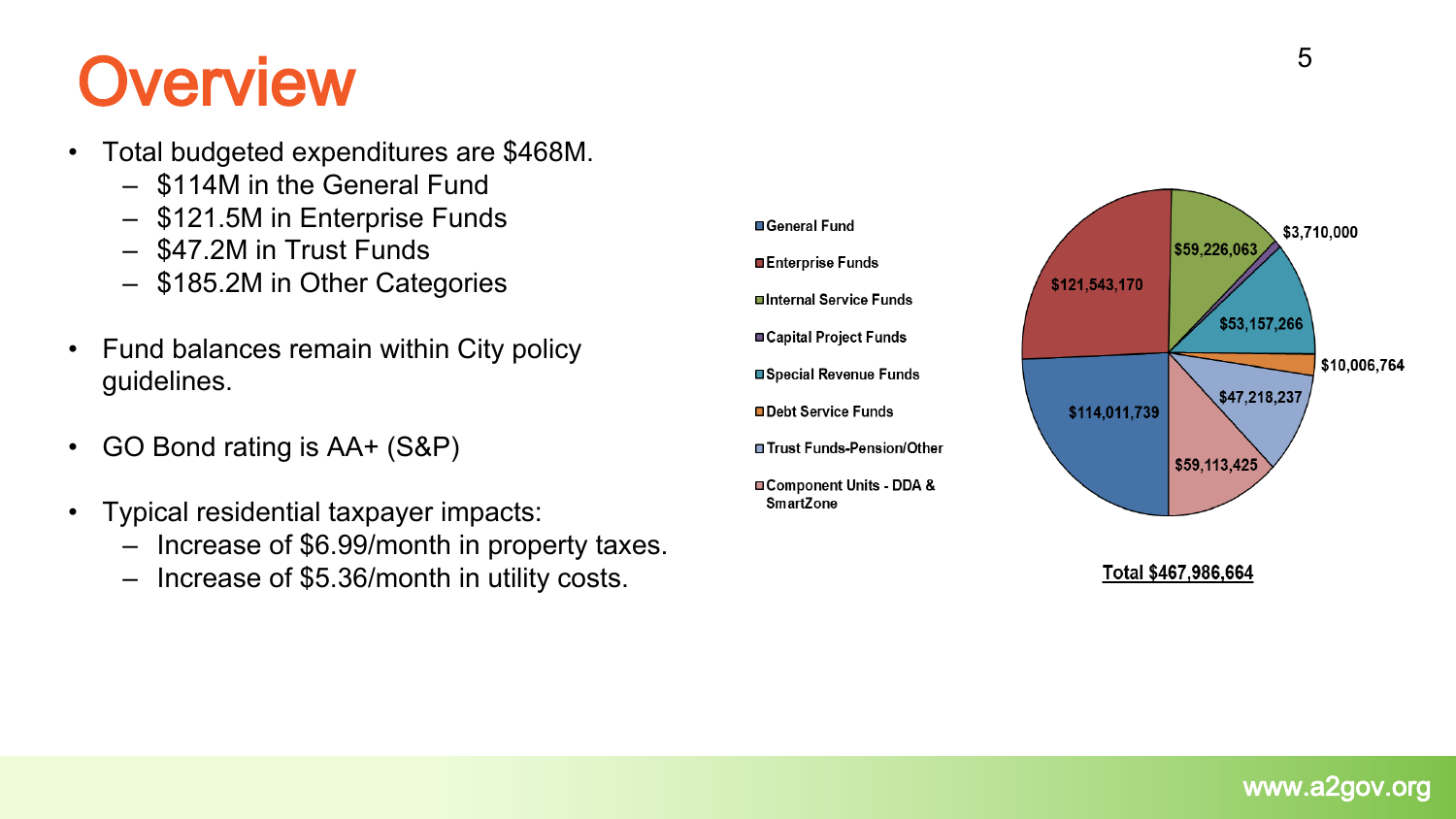## FY21 General Fund Projections 6

|                                               | Amount            |                               |
|-----------------------------------------------|-------------------|-------------------------------|
| <b>EXISTING OPERATIONS</b>                    |                   | Initial plan                  |
| <b>Revenues</b>                               | \$<br>111,524,561 | adjusted for                  |
| <b>Expenditures</b>                           | (111, 024, 638)   | economics                     |
| <b>Projected Recurring Surplus (Deficit)</b>  | \$<br>499,923     |                               |
| <b>STAFF REQUESTS</b>                         |                   |                               |
| <b>Recurring Revenue Requests</b>             | 1,060,867         | Staff requests                |
| <b>Recurring Expense Requests</b>             | (1,056,957)       | included in<br>recommended    |
| <b>Adjusted Recurring Surplus / (Deficit)</b> | \$<br>503,833     | budget                        |
| Non-Recurring Revenue Requests                | 1,261,900         | Staff requests<br>included in |
| Non-Recurring Expense Requests                | (1,930,144)       | recommended                   |
| <b>Non-Recurring Net Requests</b>             | \$<br>(668, 244)  | budget                        |
| <b>Adjusted Net Surplus / (Deficit)</b>       | \$<br>(164, 411)  |                               |

Memo: This budget results in an unassigned fund balance of 17.9% of budgeted recurring expenditures.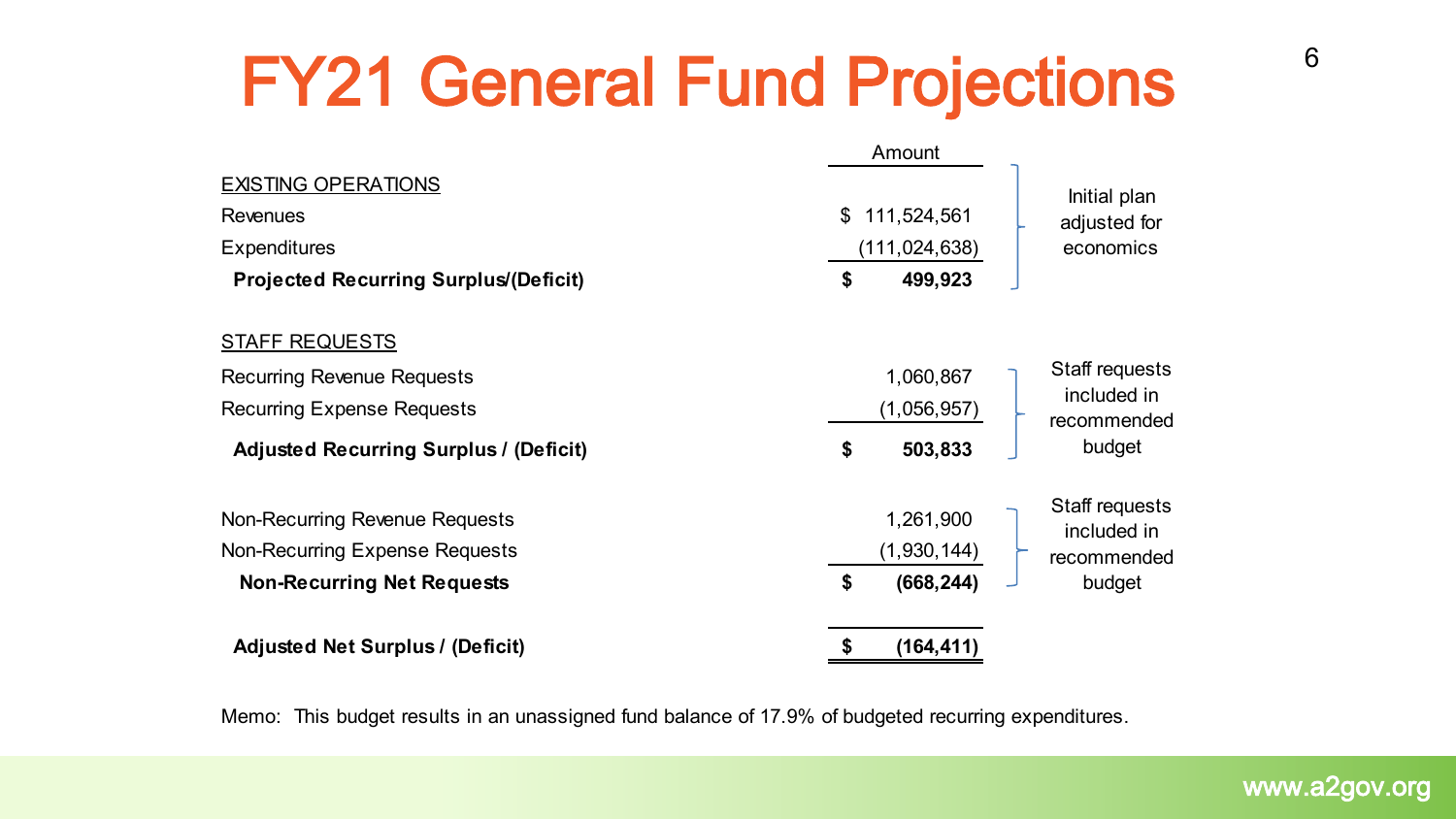## Funding for Recurring Priorities (\$000)

| <b>PRIORITY</b>                                                                    | <b>Amount</b> |
|------------------------------------------------------------------------------------|---------------|
| VEBA contribution - supplemental amount based on city policy                       | \$277         |
| Police – data analyst (1.0 FTE), community policing, training<br>& body cameras    | \$269         |
| Housing Commission – 1.0 FTE for Director of Operations                            | \$143         |
| City Attorney $\,$ – conversion of part -time to full -time & staffing adjustments | \$92          |
| District Court – temporary staff, overtime and Justice Center screening            | \$68          |
| Information Technology – restructure positions and add 2 FTEs                      | \$55          |
| Sustainability $-100\%$ clean and renewable activities                             | \$50          |
| Parks & Rec - temporary pay and life guard CPR/first aid certification             | \$46          |
| Fire – software and dispatch contract increase                                     | \$34          |
| Deer Management                                                                    | \$30          |
| <b>Restore OCED Funding</b>                                                        | \$30          |
| Human Resources - conversion of 0.625 FTE to 0.80 FTE                              | \$22          |
| Facilities – temporary staff for building maintenance                              | \$20          |
| Misc.: Planning – postage, Clerk's Office temp support, other                      | \$27          |
| Building – Staffing allocation adjustments with other funds                        | (\$102)       |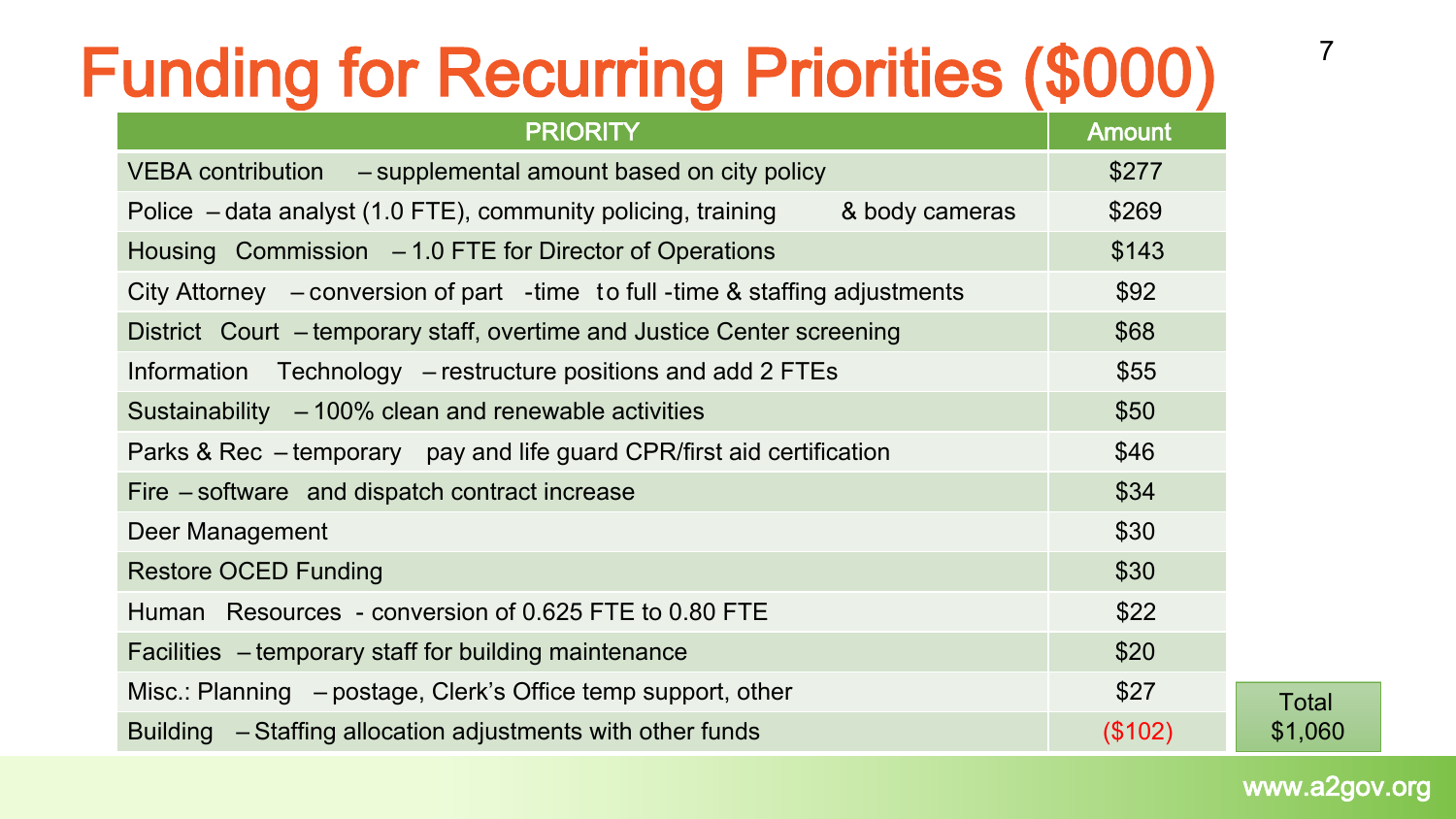## Funding for Onetime Priorities (\$000)

| <b>PRIORITY</b>                                                                  | <b>Amount</b> |
|----------------------------------------------------------------------------------|---------------|
| $\mathbf{1}$<br>- Hollywood Drive / A2 Saline Rd projects<br>Engineering         | \$654         |
| Fire - Plans for Fire Station, Station #1 renovations, software, & siren repairs | \$365         |
| Non-Dept – Capital Sinking fund (\$92k) & Over hire program (\$160k)             | \$252         |
| Future Corp Program (\$80k) & Diversity, Equity, Inclusion (\$97k)               | \$177         |
| Resident Driven Sidewalk Gap Program                                             | \$100         |
| Election equipment and satellite office                                          | \$75          |
| Planning - Historic District Survey & Internship                                 | \$65          |
| Superior dam gate painting project                                               | \$50          |
| OSI-Lead for America Fellow                                                      | \$47          |
| <b>Treeline Trail</b>                                                            | \$40          |
| Police - Training & Equipment                                                    | \$40          |
| Facilities – Evaluation of 926 Mary St plus other ADA improvements               | \$35          |
| Center of the City                                                               | \$20          |
| <b>Deer Management</b>                                                           | \$10          |

1 Capital improvements with special assessment for later reimbursement for a portion of them.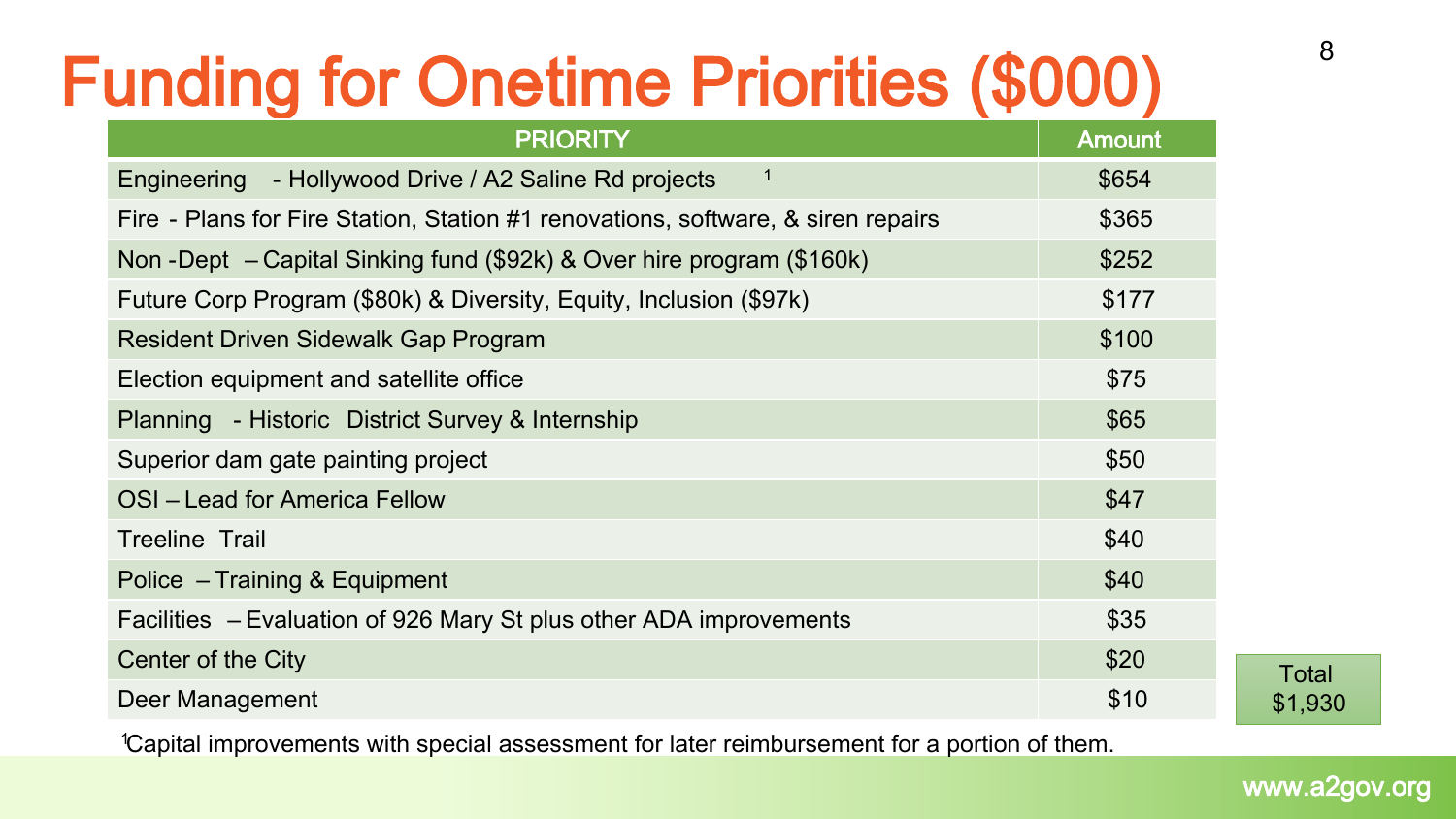## Staffing Adjustments (FTEs)

| <b>POSITION/ACTION</b>                                           | <b>General</b><br><b>Fund</b> | <b>All Other</b><br><b>Funds</b> |
|------------------------------------------------------------------|-------------------------------|----------------------------------|
| Added Mid - FY20: Police Lieutenant & OSI engagement specialist  | 1.5                           | 0.5                              |
| Police - Data Analyst                                            | 1.0                           |                                  |
| City Attorney & conversion of part -time employee t o full -time | 0.75                          |                                  |
| Human Resources – conversion of 0.625 FTE to 0.80 FTE            | .17                           |                                  |
| <b>Community Services Staff Adjustments</b>                      | .32                           |                                  |
| Added Mid - FY20: AAHC - Occupancy Specialist<br>$\overline{1}$  | 1.0                           |                                  |
| $\overline{1}$<br><b>AAHC</b> – Director Operations              | 1.0                           |                                  |
| Information Technology Staff for security and data management    | 2.0                           |                                  |
| Engineering Staff (capital projects engin. / ROW permit coord.)  | 1.0                           | 1.0                              |
| Positions Removed: CTN  Programmer position & Systems Planning   |                               | (2.0)                            |
| <b>Sustainability &amp; Innovations Staff</b>                    |                               | 3.0                              |

<sup>1</sup> General Fund reimbursed by other funds for these positions.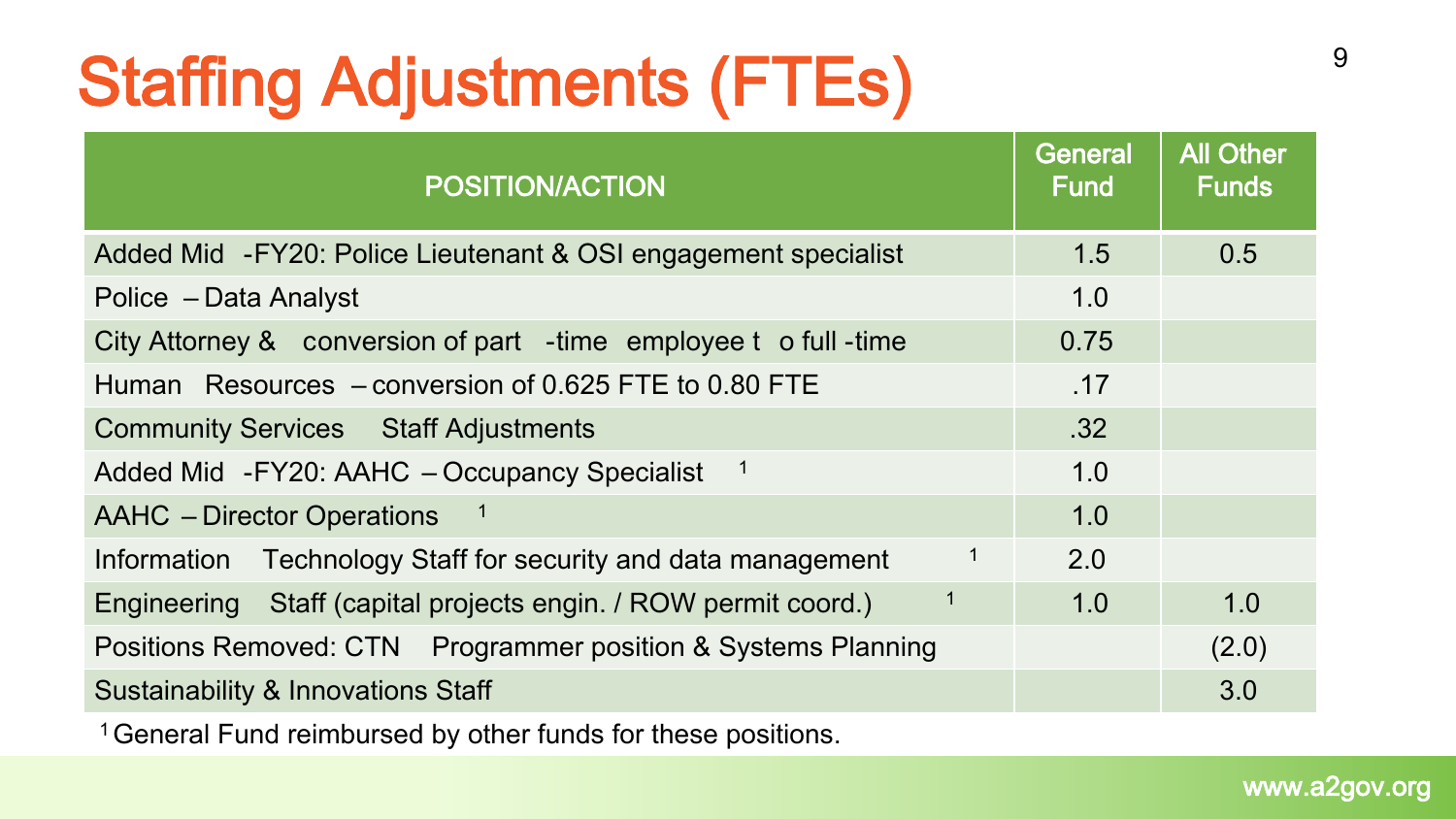## FY21 Utility Rates

• The budget contains a 7.5% increase in combined utilities rates to fund the cost of operations, regulatory compliance, and capital improvements.

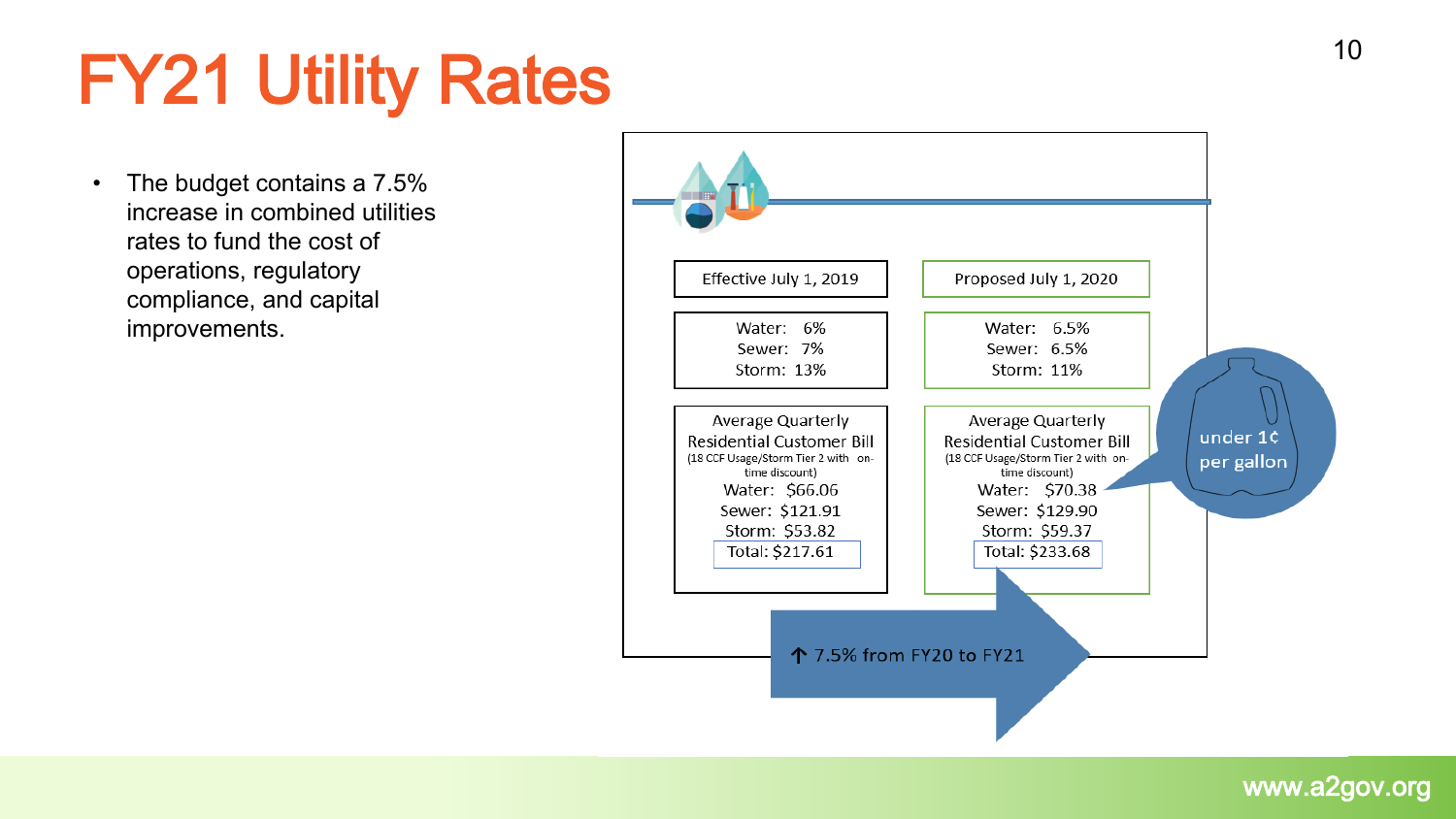# Total Funding by Priority (\$000)

| <b>PRIORITY</b>                                                                                                              | <b>Amount</b> |
|------------------------------------------------------------------------------------------------------------------------------|---------------|
| Street Repair & Maintenance recurring operations not including Active<br><b>Transportation funding for Pedestrian Safety</b> | \$24,359      |
| Active Transportation (Pedestrian/Bicycle)                                                                                   | \$2,088       |
| <b>Total Streets &amp; Active Transportation</b><br>funding                                                                  | \$26,447      |
| <b>Public Safety</b> - Police                                                                                                | \$31,066      |
| <b>Public Safety - Fire</b>                                                                                                  | \$17,694      |
| <b>Climate Action/Sustainability</b>                                                                                         | \$1,862       |
| <b>Affordable Housing</b>                                                                                                    | \$1,100       |
| Diversity, Equity, and Inclusion<br>Programs                                                                                 | \$97          |
| Water/Wastewater/Storm Water Operations                                                                                      | \$60,062      |
| Funding for P ension/OPEB -includes \$500K supplemental GF funding                                                           | \$32,899      |
| <b>Parks and Recreation</b>                                                                                                  | \$15,593      |
| <b>Community Mental Health</b>                                                                                               | \$440         |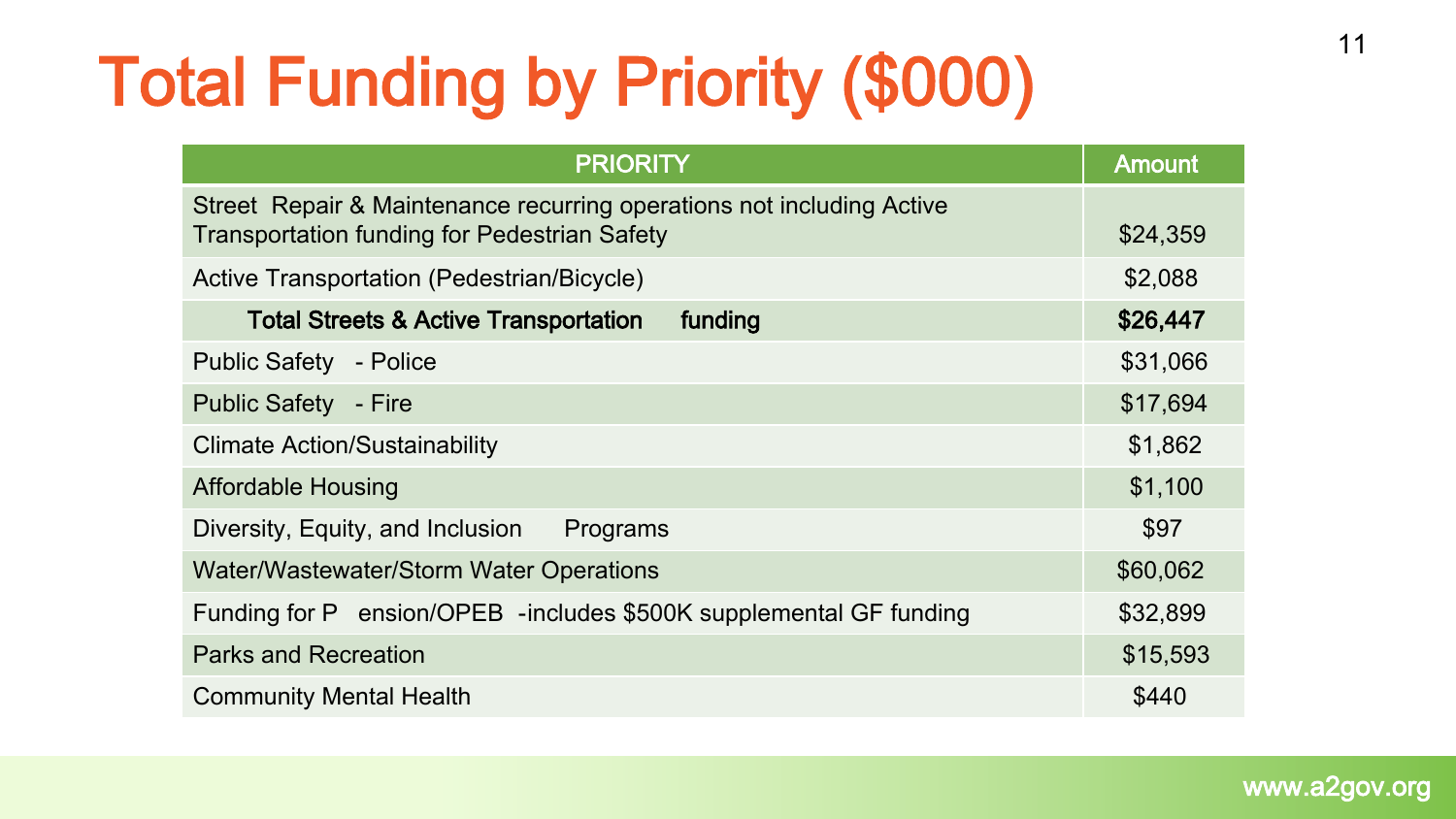## Performance Measures

- Service Unit level internal measures/metrics are included in the budget book with each Unit.
- These performance measures form the basis of internal quarterly reviews.
- Staff also has a set of external key performance measures (KPI) in "story board" formats that are published on the City's website to answer the public question, "How do we know you are doing a good job?"
- Representative example is provided to the right!

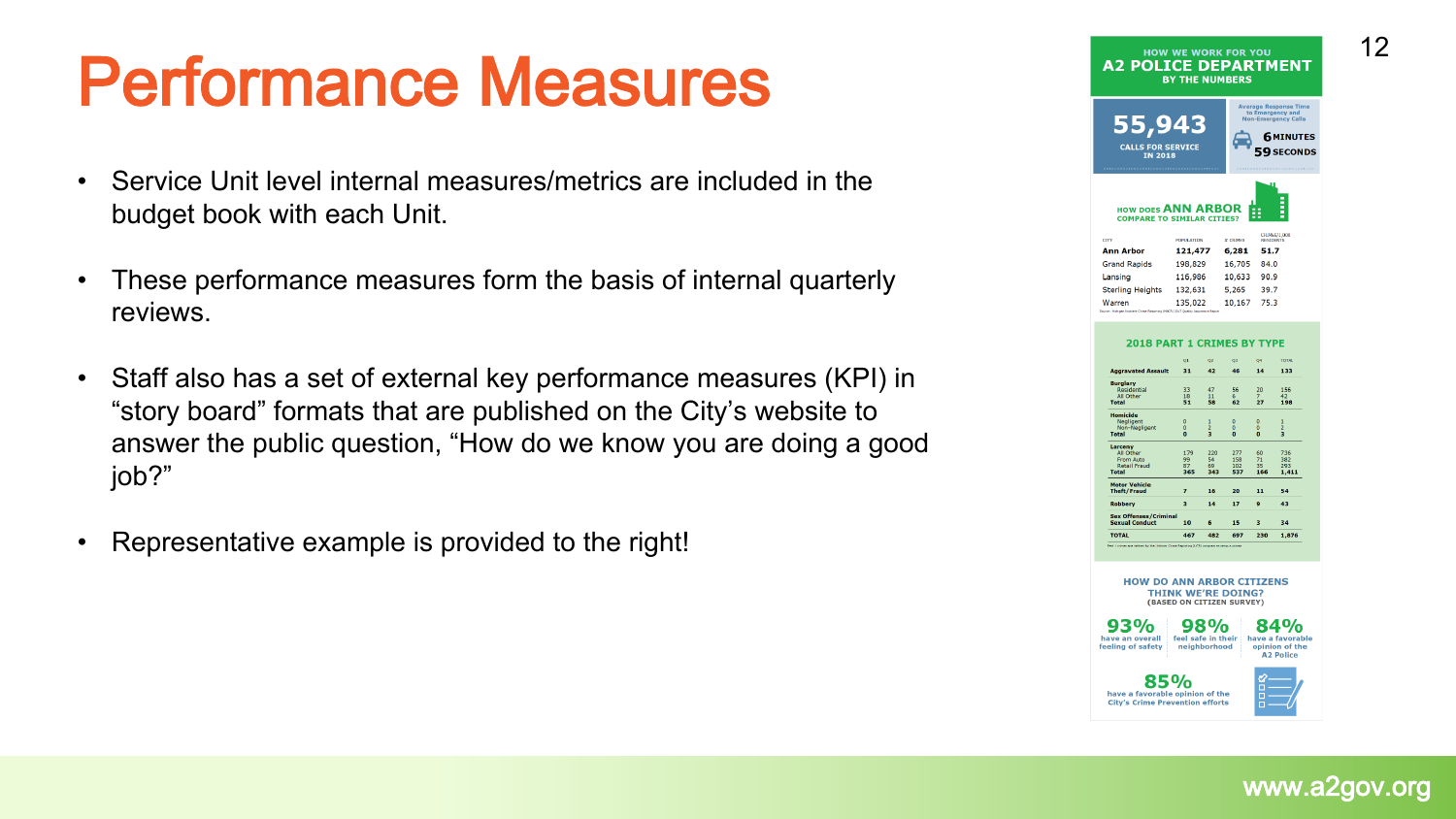## Next Steps

- May 4<sup>th</sup> Council Meeting  $-$  Public Hearings on fee changes/budget
- Please submit any *budget questions* to Sara Higgins with copies to Tom Crawford, Matt Horn in g, and Kim Buselm e ier by Friday, May 8<sup>th</sup>.
- Please submit any *budget amendment requests* to Matt Horning and Kim Buselmeier by Wednesday, May 13<sup>th</sup> with copies to Tom Crawford.
- May 18<sup>th</sup> Council Meeting  $-$  Council considers adoption of the City Administrator's recommended FY21 budget.
- Staff is working on plans to deal with the effects of the pandemic and will return to Council when we have more information.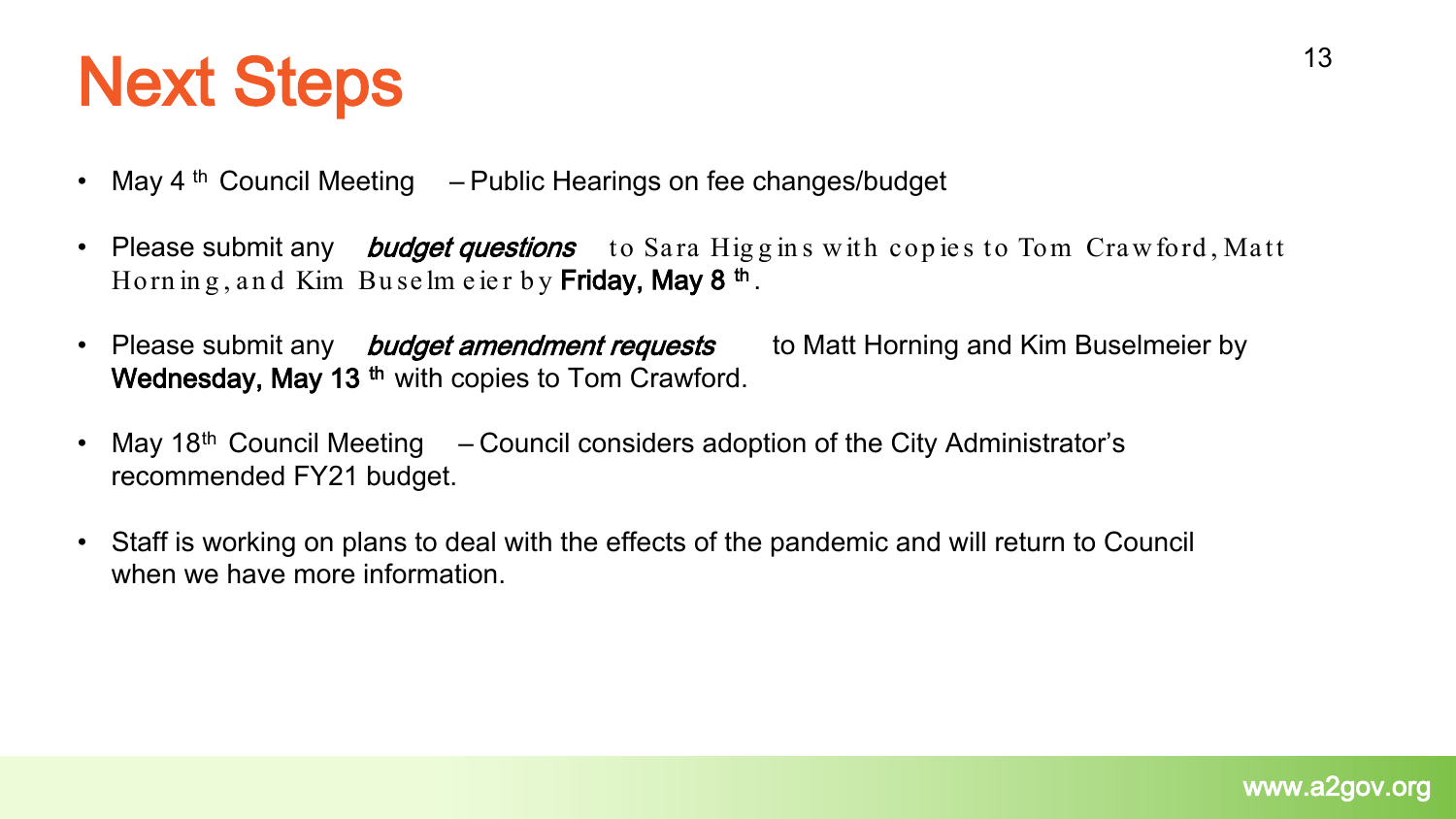## Coronavirus Impacts

- Short -term (FY20 & FY21) Revenues are lower but needs are higher. The Immediate financial impact to the City is lower revenues.
- Long -term (FY22 and beyond) In addition to lower revenues, significant increases in pension contributions are anticipated if weakness in the financial markets continues.
- Unfortunately, Ann Arbor is uniquely structured to have worse fin an cial im pacts than m ost other com m unities. This is due to the size of DDA paym ents for parking and the amount of economic activity associated with the UM.
- Key revenues being impacted include: Parks & Rec fees, revenue sharing from downtown parking (DDA), parking fines, State Shared revenue, and permitting  $\&$  inspections fees.
- Present projections assume a 24 m on th weakening to allow for immunization and inoculations to be im p le m en ted. Significant risks: A cancelled UM football season and/or UM fall classes m oving on line.
- The recovery is likely to be a m arath on and not a sprint. The City needs to retain financial capacity for the m id and long-term.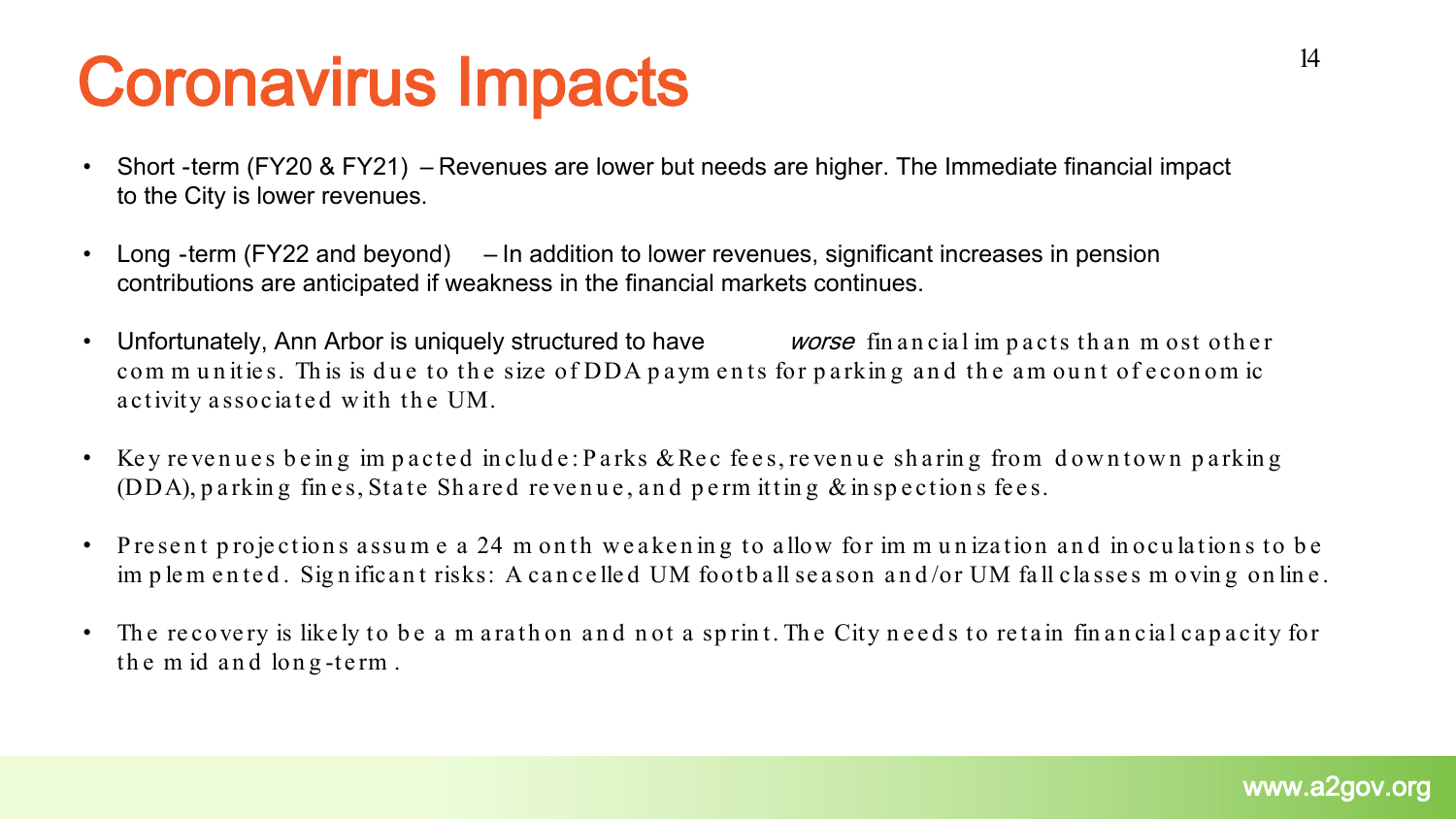## Coronavirus Financial Impacts Optimistic <sup>15</sup>

### **GENERAL FUND REVENUE PROJECTION V. BUDGET**



Pre-COVID-19 Unassigned GF Fund Balance projected at 6/30/20 = \$15,964,597

Data wil not tie to budget document. Figures include parking, fines, parks, building, & state shared revenue.